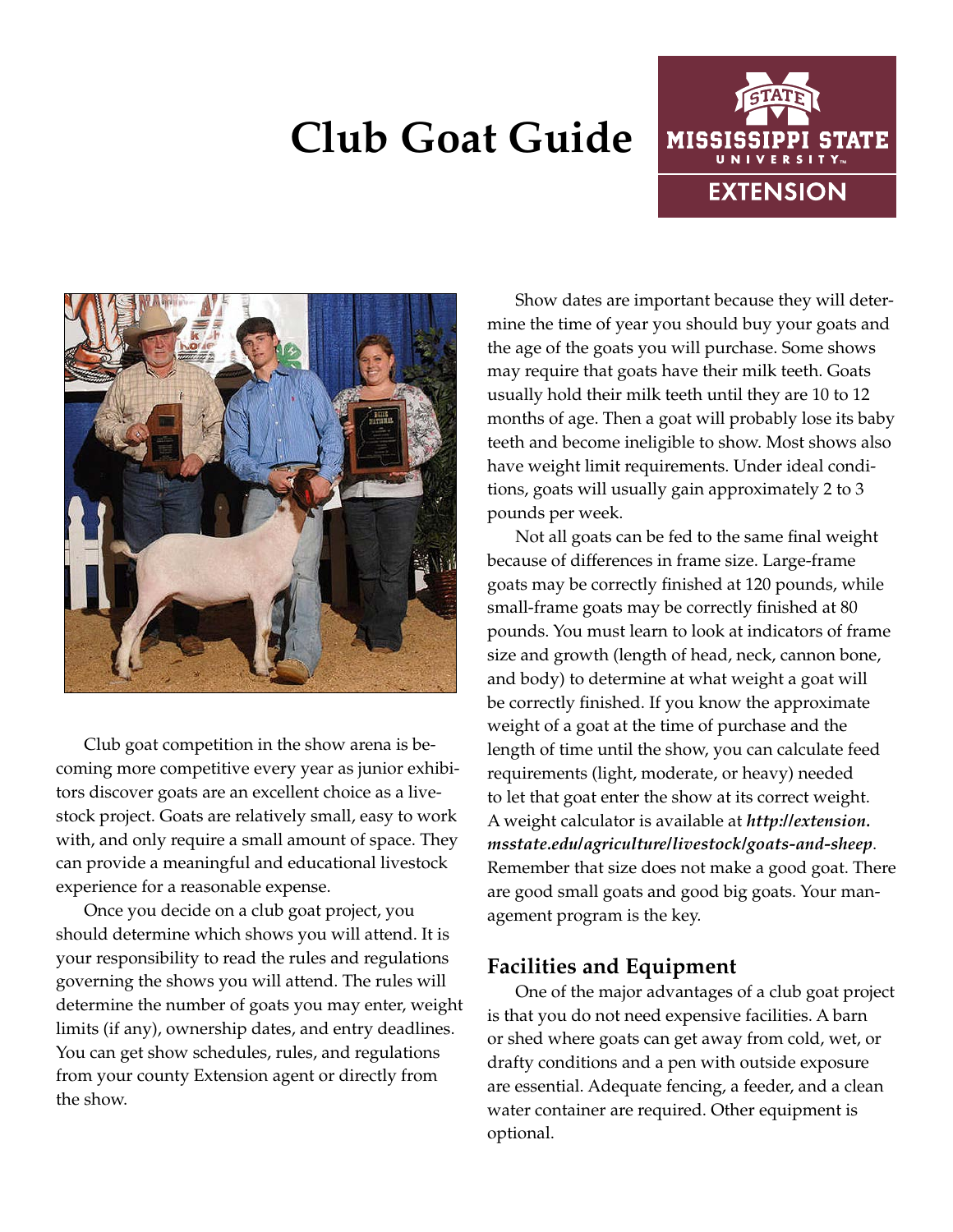## *Barns/sheds*

Goats need a shed or barn and an area where they can get outside in the sunshine. Ideally, the shed area will have at least 15 square feet of space for each goat. The outside pen needs to be as large as possible to let the goats exercise. The shed should be well drained and open to the east or south. Barn temperature is critical. Structures should be well ventilated so goats can stay cool and continue to grow in the summer months. However, if club goats are slick shorn for shows, you should change the barns in winter to keep goats as warm as possible. You can do this by closing the front with a tarp or plastic sheet and by using heat lamps.

#### *Fences*

The fence should be at least 42 inches high to keep goats from trying to jump. All fences and barns should be predator proof. Net wire fences should be 12-inch mesh rather than 6-inch mesh to keep goats from hanging their heads in the wire. The most desirable pens are made with galvanized livestock panels 5 feet tall with 2-by-2 or 4-by-4-inch squares.

#### *Feeders*

Self-feeders are preferred for feeding goats until they reach upper weights. Self-feeders should be at least 6 inches off the ground. When you start to hand-feed goats, use a movable trough that will hang on the fence. Hang troughs at the same height as the top of the shoulder of the goat you are feeding. You should take down these movable troughs and clean them regularly. Hay and mineral feeders also need to be raised off the ground. This will help reduce the spread of disease. It also is important to make sure goats cannot stand in their troughs because they will urinate or defecate on the feed, hay, and minerals.

#### *Water containers*

Fresh water is the most important nutrient you can provide for club goats. Water containers should be small enough that you can empty and clean them regularly. Provide clean, fresh water for goats every day. Put containers in the shade to keep water cool. In the hot summer months, some goats may tend to drink too much water and will appear "full." Water

should never be totally removed from the goat. However, rationing water immediately before a show will help remove the "fill" and improve the goat's appearance in the show ring. Remember, maintaining the proper amount of fluids is vital to the feel and condition of your goat.

#### *Equipment*

To feed and exhibit a club goat properly, you should have the following extra equipment:

- stiff brush to clean water troughs
- shovel to clean pens
- trimming table
- small animal grooming clippers
- syringes and needles
- goat blankets and/or socks
- halters, collars, and/or show chains
- hoof trimmers
- small, portable feed troughs
- soft brush for grooming
- water bucket
- extension cords

You may want this equipment if you are exhibiting several goats at major shows:

- show box to hold equipment
- hot air blower or dryer
- portable livestock scales
- muzzles
- electric fans

## **Selection**

Selecting a goat for your project is the most important decision you will make. The type of goat you select will have a major influence on the project's results. Remember, a winning meat goat is a combination of proper selection, nutritional management, and grooming as well as quality showmanship. Some people have a natural eye for selecting young animals of high caliber. Do not hesitate to ask for help from someone with these skills. It may be your county MSU Extension agent, FFA instructor, parent, or other leader in the county. Many breeders are willing to assist you in your selection.

Muscle and fat are important when selecting a prospect. Young goats with bloom and fat will always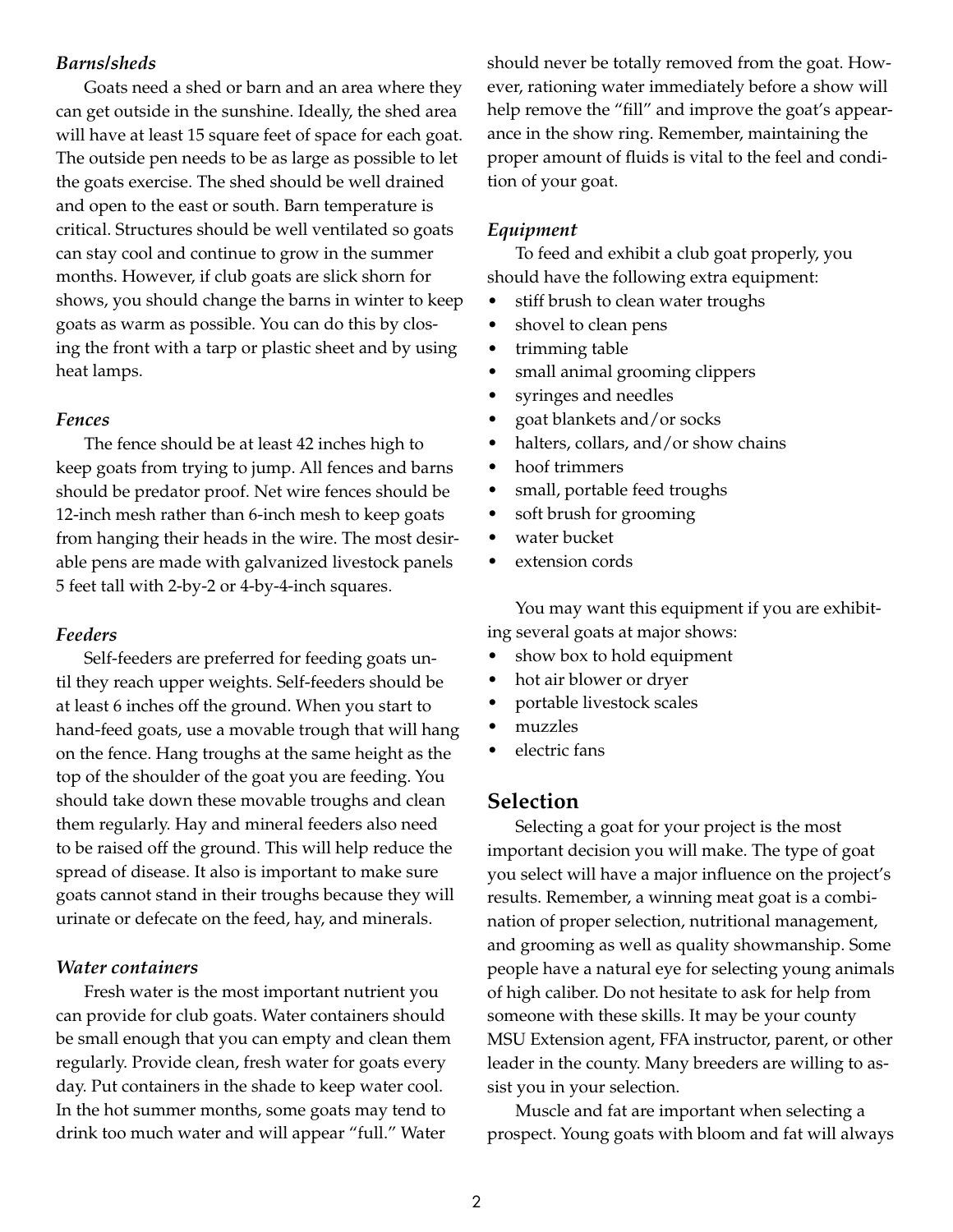## *Indicators of Poor Body Conformation*



*Body Types*



look good, while young, thin goats might not look as nice. Learn to look past fat and recognize muscle so you can pick a genetically superior goat. When purchasing a goat, it is important to know something about the producer. Do not hesitate to ask questions about the goat's bloodline and age.

Consider the following when selecting a goat:

- structural correctness
- muscle
- volume and capacity
- style and balance
- growth potential

### *Structural correctness*

Structural correctness refers to the skeletal system or bone structure of an animal. A goat should hold its head erect, and the neck should extend out the top of the shoulders. A goat should travel and stand wide and straight on both front and rear legs, and the legs should be placed squarely under the body. A goat should have a strong, level top and a long rump with a slight slope from hooks to pins. Your goat should be heavy boned and strong on its pasterns. Avoid goats with open shoulders, weak tops, weak pasterns, or steep rumps.

## *Muscle*

Generally, a goat that walks and stands wide is going to be heavier muscled. The goat should have a deep, heavily muscled leg and rump. When viewed



from behind, the widest part of the leg should be the stifle area. The goat should have a broad, thick back and loin that is naturally firm and hard handling. A good goat should be wide through its chest floor, with bold shoulders and a prominent forearm muscle. The forearm is the best indicator of muscling in thin goats.

## *Volume and capacity*

This refers to the relationship of body length to body depth and body width. Goats should be long bodied, with adequate depth and spring of rib. Avoid selecting goats that are short-bodied, shallow-bodied, narrow-based, and flat-ribbed.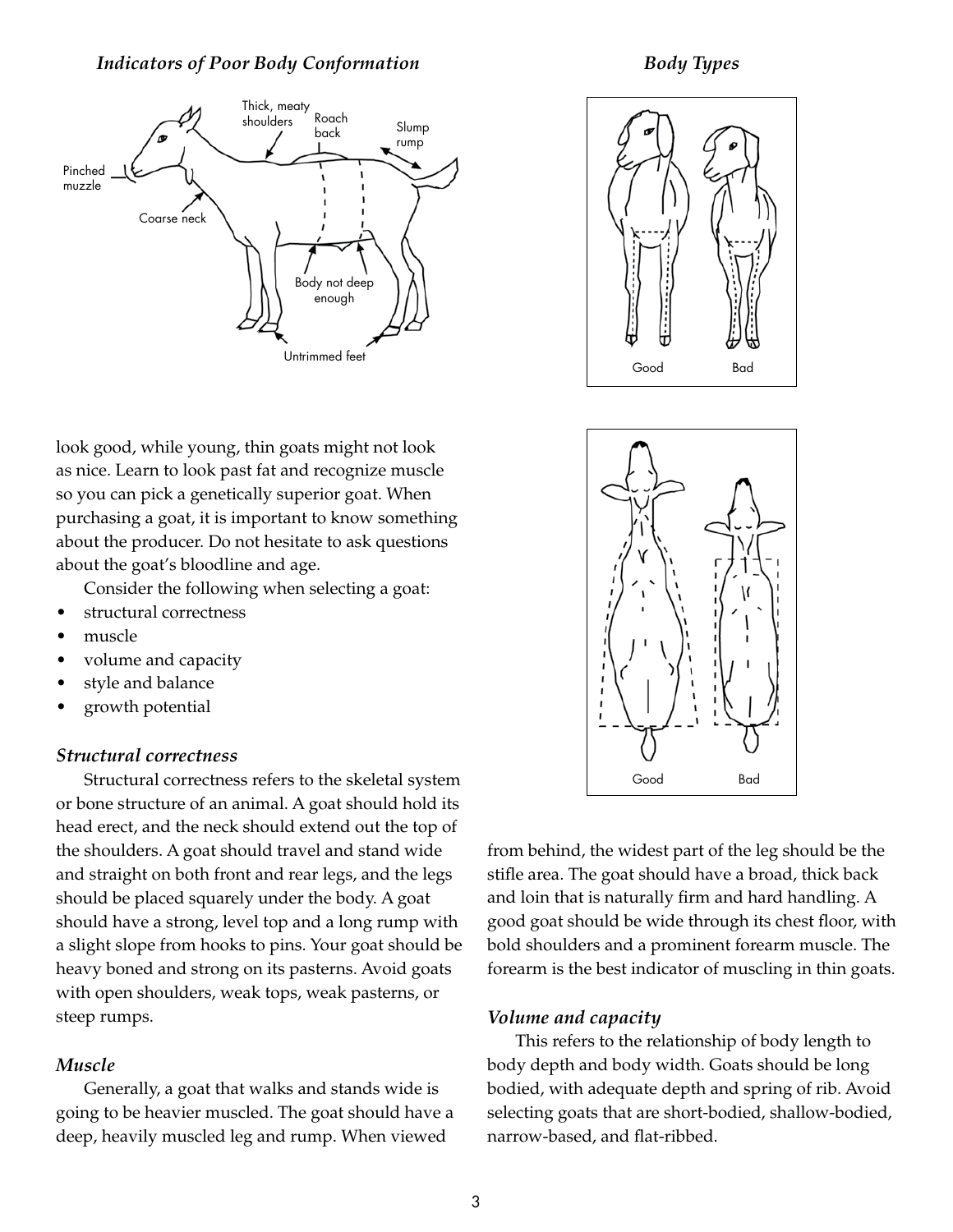## *Style and balance*

Style and balance refer to the way all body parts blend together—how the neck blends into the shoulder, the shoulder into the rib cage, the rib cage into the loin, the loin into the rump—or a smooth flow from nose to tail. This can be referred to as the "eye appeal" of the goat. When viewed from the side, a goat should have a smooth shoulder, level top, trim middle, and straight legs.

## *Growth potential*

An animal's ability to grow rapidly is very important. Generally, a larger framed goat that shows a long head, neck, cannon bone, and body will grow faster, be larger, and be more competitive in the show ring.

# **Nutrition**

Contrary to popular belief, there is no such thing as a "magic" ration or "magic dust" to add to your ration to make your goat a champion. Implement a good feeding program and analyze the goat to know when to make feed changes. Since goats do not deposit external fat as rapidly as other species of livestock, a self-feeding program is most effective. However, sometimes goats can become too fat during the feeding period and should be hand-fed to control the amount of feed consumed. All livestock require five basic nutrients: water, protein, fats and carbohydrates (or energy), minerals, and vitamins.

### *Water*

Clean, fresh water is a daily necessity, since water composes more than 70 percent of lean tissue, and all body fluids must be replenished regularly. Never deprive your goat of water, because it regulates how much feed a goat will eat. However, reducing water intake immediately before a show can reduce feed intake and reduce the size of the rumen for an improved appearance.

### *Protein*

The main ingredient of the animal body is protein. Dietary protein serves to maintain or replace protein in body tissues, provides for carriers of other nutrients, and is a major part of various products such as



# **Parts of a Meat Goat**

| 1. Jaw      | 12. Rump   |                | 23. Sheath      |
|-------------|------------|----------------|-----------------|
| 2. Muzzle   | 13. Thurl  |                | 24. Belly       |
| 3. Throat   |            | 14. Tail head  | 25. Fore rib    |
| 4. Wattle   | $15.$ Tail |                | 26. Rear rib    |
| 5. Neck     |            | 16. Pin bone   | 27. Barrel      |
| 6. Withers  | 17. Thigh  |                | 28. Heart girth |
| 7. Crop     | 18. Stifle |                | 29. Pastern     |
| 8. Chine    | 19 Hock    |                | $30.$ Hoof      |
| 9. Loin     |            | 20. Dew claw   | 31. Knee        |
| 10. Back    |            | 21 Rear flank  | 32. Chest       |
| 11. Hipbone |            | 22. Fore flank |                 |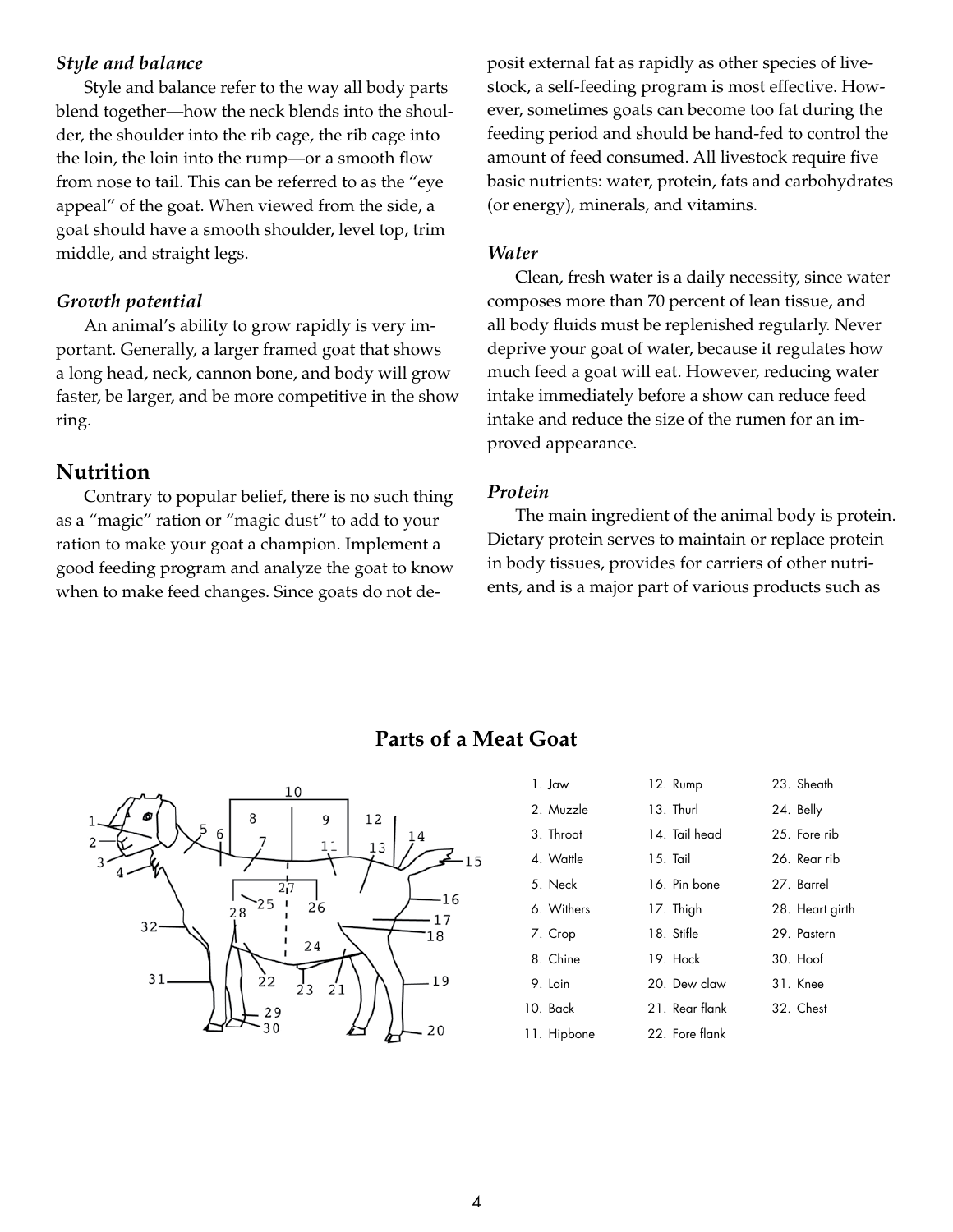meat, milk, and fiber. Protein requirements for goats vary according to their size, age, and maturity. Young, fast-growing goats need more protein to let them grow and develop their full muscle potential. Rations that contain 16 to 18 percent protein are useful during many phases of the feeding program. Remember, goats need protein daily. If you feed more protein than required, the extra is used for energy. Using protein as an energy source is very expensive. When total feed intake is greatly reduced, protein supplementation may be necessary to provide the adequate daily requirements for your goat.

## *Carbohydrates and fats*

The most common limiting nutrients in goat rations are energy-producing carbohydrates and fats. Low energy intake will slow growth and cause weight loss. Enough energy is necessary for efficient nutrient use. Grains and protein supplements are high in energy. In goat rations, too high an energy intake can be just as harmful as too low an energy intake.

### *Minerals*

The most important minerals in goat rations are salt (sodium and chlorine), calcium, and phosphorus. You can feed salt free choice. Calcium and phosphorus are both necessary for proper growth and development. Feed them at a ratio of two parts calcium to one part phosphorus. High levels of phosphorus in relation to calcium can cause urinary calculi. Adding ammonium chloride to a ration will help prevent urinary calculi. Any balanced ration will contain the necessary amounts of minerals to maintain proper growth and development.

#### *Vitamins*

Vitamins are essential for proper body function. Goats require them in very small amounts. Only vitamin A is ever likely to be deficient. If you feed goats a small amount of alfalfa hay or dehydrated alfalfa pellets in the ration, then vitamin A deficiency should not be a problem. It is a good practice to occasionally inoculate goats with a B complex vitamin. This promotes their health and helps maintain appetite.

## **Health**

The key to a healthy goat is the development of a preventive health program. Most goats purchased for club projects should be on a health maintenance program and have had a variety of vaccinations. However, as you develop your preventive program, assume the goat you have purchased has had no treatments. You should include in your program vaccinations and treatments for certain common problems.

#### *Enterotoxemia*

A major cause of death in club goats is enterotoxemia, or overeating disease. Afflicted animals seldom show symptoms, and rapid death is usually the result. This disease is caused by a clostridial organism normally present in the intestine of most goats. Goats that have their feeding schedules abruptly changed or take in large amounts of grain are subject to enterotoxemia types C and D. Feeding changes can cause the clostridial organism to grow rapidly and produce a powerful toxin that causes death in a few hours. All club goats should be vaccinated with a combination (types C and D) vaccine immediately after purchase. If you did not see the goat vaccinated, do it yourself. At least one booster vaccination is recommended. Once the CD/T vaccine vial has been used, it has a short shelf life. Discarding the vaccine vial after 7-10 days will eliminate any false sense of security on booster vaccinations.

### *Internal parasites*

Internal parasites are a continual problem. Newly purchased goats should be dewormed immediately for internal parasites, and a second treatment should follow about 3 weeks later.

Few dewormers are approved to treat goats for internal parasites. If using cattle dewormers, dosage rates will need to be elevated to 3.5 times the cattle rate for goats. Goats have a higher metabolism rate than cattle, so dosage will have to increase accordingly. Your veterinarian will have the best information on the most effective treatments and authorize any extra-label use. Because internal parasites develop resistance to a dewormer over time, it may be more effective to rotate products at some point.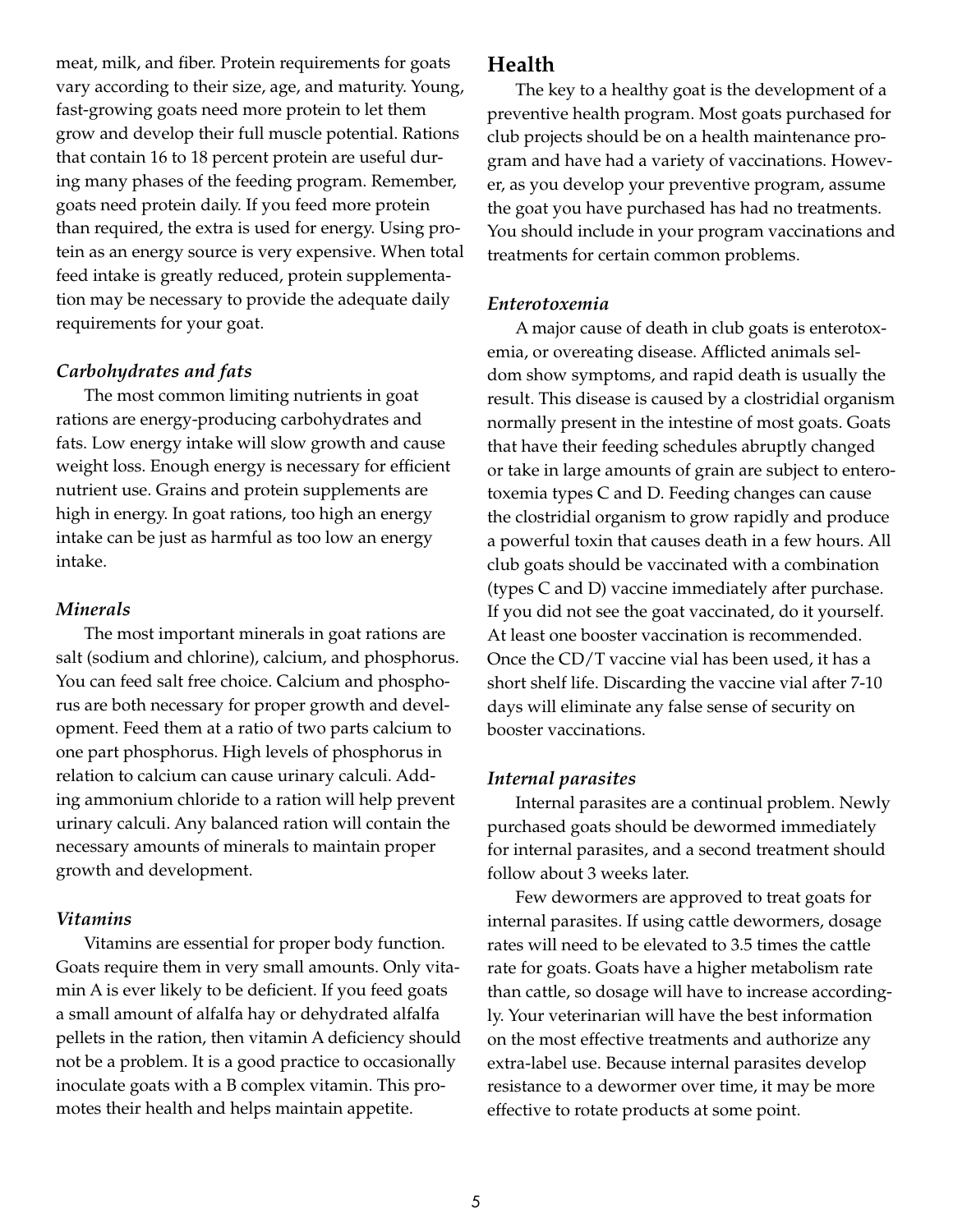## *Urinary calculi*

Urinary calculi is a metabolic disease of male goats characterized by the formation of calculi, or stones, in the urinary tract. The first sign of calculi is a goat's inability to pass urine. The goat will be restless, kick at its belly, stretch, and attempt to urinate. Because grains are high in phosphorus and low in calcium, high-concentrate rations may cause urinary calculi. Use a ration that has a 2:1 CA/P ratio and contains ammonium chloride. Be sure to provide plenty of clean, fresh drinking water at all times.

## *Coccidiosis*

Coccidiosis causes weight loss and continued inefficiency in goats. Bloody diarrhea, dehydration, weight loss, and weakness characterize the disease. Separate sick goats and treat them individually as prescribed by a veterinarian. Most commercial show goat rations are medicated with a coccidiostats that will help control coccidiosis.

## *Soremouth*

Soremouth is a contagious viral disease that causes scabs on the lips and around the goat's mouth. This virus can affect humans, so be careful when handling goats with soremouth. You can rub iodine into lesions after the scabs are removed, and this will help dry the area and reduce the infection. Vaccines are available to help prevent this problem, but they are not recommended if you do not have the problem in your barn.

#### *Ringworm*

Ringworm has been a serious problem in the lamb industry for a number of years. Because most club goats are shown in the same barns and show rings as lambs, ringworm is now a problem in goats, as well. Ringworm can be spread from goat to goat, from goat to human, or from infected equipment to goat. A good prevention program is necessary. Consult your veterinarian for the best information on treatment.

#### *Pinkeye*

This contagious disease is characterized by excessive watering of the eye and clouding over of the pupil. Goats are especially susceptible to pinkeye when stressed or after they have been transported to a new location. Dry, dusty pens and constant exposure to sunlight can be contributing factors. Several medications are on the market for pinkeye. If you do not notice improvement within a few days after treatment, contact your veterinarian.

## *Illegal drugs*

State and federal laws and regulations concerning the use of drugs for livestock and poultry help protect human and animal health. They state that instructions and restrictions on product labels must be strictly followed. The labels state which species or class of livestock or poultry the drug is to be used on, the recommended way to give the drug, the approved dosage rate, and specific conditions to be treated. When giving drugs, always follow label instructions.

Using a drug in a manner other than stated on its label is regulated by the Food and Drug Administration and may be done only under the control of a licensed veterinarian. The veterinarian assumes the responsibility for making medical judgments, and you agree to follow the instructions strictly. Most livestock shows have strict policies against the illegal use of drugs and will disqualify animals if such drugs have been used.

## *Hoof trimming*

A goat's hooves will grow long if they are not naturally worn down by traveling over rough terrain. You should trim long hooves about every 6 weeks. Always trim hooves 1 to 2 weeks before a show in case you accidentally cut into the quick and temporarily cripple the goat. This will allow the goat time to heal before the show. If foot rot develops, trim the hoof closely, treat with an external product, and give an antibiotic.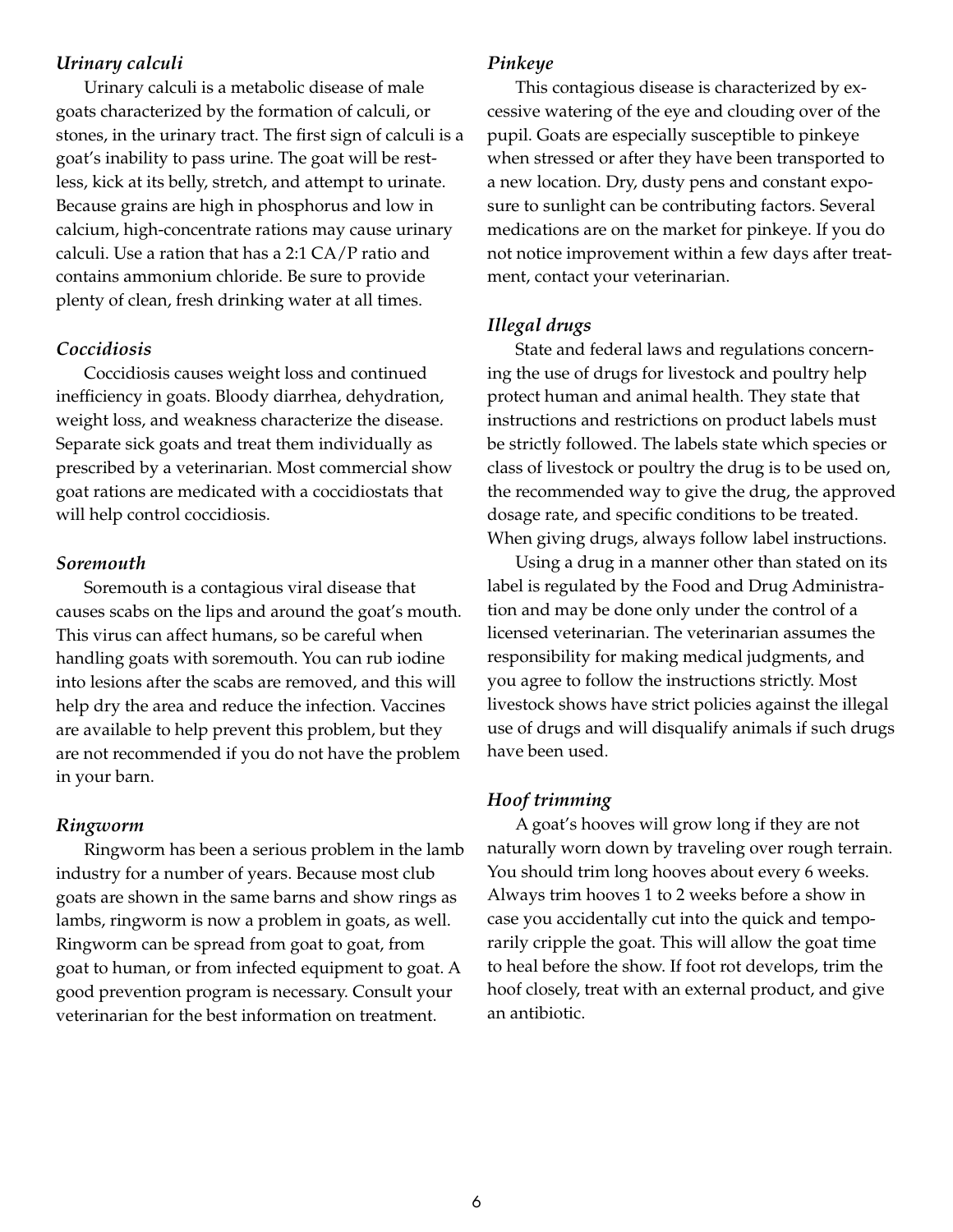## *Dehorning or tipping*

Some shows require that goats be dehorned. If you plan to dehorn, it is preferred to "disbud" goats at 10 to 14 days of age. The older the goat is and the larger the horn, the more stressful it will be on the goat. Other shows request only that goat horns be tipped for show. You can easily tip without causing much stress to the goat. You should tip horns 4 to 6 weeks before the show to allow the horns to heal properly. Dehorning or tipping rules are made strictly for the safety of the exhibitors.

## **Management and Feeding**

You have a choice of feeding a commercially prepared ration or mixing your own. Many complete commercial rations are available today. Most "show" rations will contain all the ingredients needed for proper growth and to keep your goat healthy. Since goats are picky eaters, a pelleted ration is recommended over a textured ration. Select a balanced ration; learn how to feed it and how your goat responds.

Many young goats will not know how to eat pelleted feed from a trough. You should start these goats on good, leafy alfalfa hay that is topped with a small amount of feed. After 3 or 4 days, slowly increase the selected ration. Hay is normally fed during the first part of the feeding program, but it should be eliminated in the later stages to prevent goats from developing a large stomach. Most goats can be put on a self-feeder for the entire feeding period. However, some goats may become fat and need to be hand fed.

You must keep check on fat deposition throughout the feeding program. You can adjust the feeding schedule to change gain and body composition, but you must continually keep watch so you can make any more needed changes. Rations not producing enough finish can be bolstered by adding a highenergy ingredient, such as corn, during the late stages of the feeding program. Never make abrupt changes in your feeding program. Make gradual feed changes so your goat will stay on feed and continue to grow

and develop. A good program cannot make up for a lack of superior genetics but will let your goat reach its full genetic potential.

Feeding is a daily responsibility. Change your program as needed to get greatest results. Keep check on gain by weighing your goat regularly and recording weights. Exercise can be very good for your goat and for your success in the show ring. Goats are very active animals and, if given enough room, will exercise themselves. Have objects like big rocks or wooden spools in your pen for the goat to climb and jump. This will give your goat an excellent chance to exercise. A goat that exercises will handle harder and firmer and will give you an advantage in the show ring.

# **Fitting**

Some shows may enforce a shearing rule for goats. Since differences in hair length are allowed at shows, it is important to read the show rules before clipping your goat for a particular show. It is necessary to wash your goat before clipping, as clean hair will cut smoother. Use a mild soap sparingly, rinse the animal thoroughly, and dry the goat completely. Regularly brush your goat with a stiff brush because brushing removes dead hair and dirt. Shear your goat according to show rules at least 1 week to 10 days before the show. While shearing, run the clippers parallel to the length of the body rather than vertically. Do not shear hair below the knees and hocks. Bob the hair on the end of the tail. Blend in leg hair with the body, and clip legs to mirror structural correctness. Small animal clippers are preferred to clip closely around the eyes, ears, pasterns, or delicate areas on the goat.